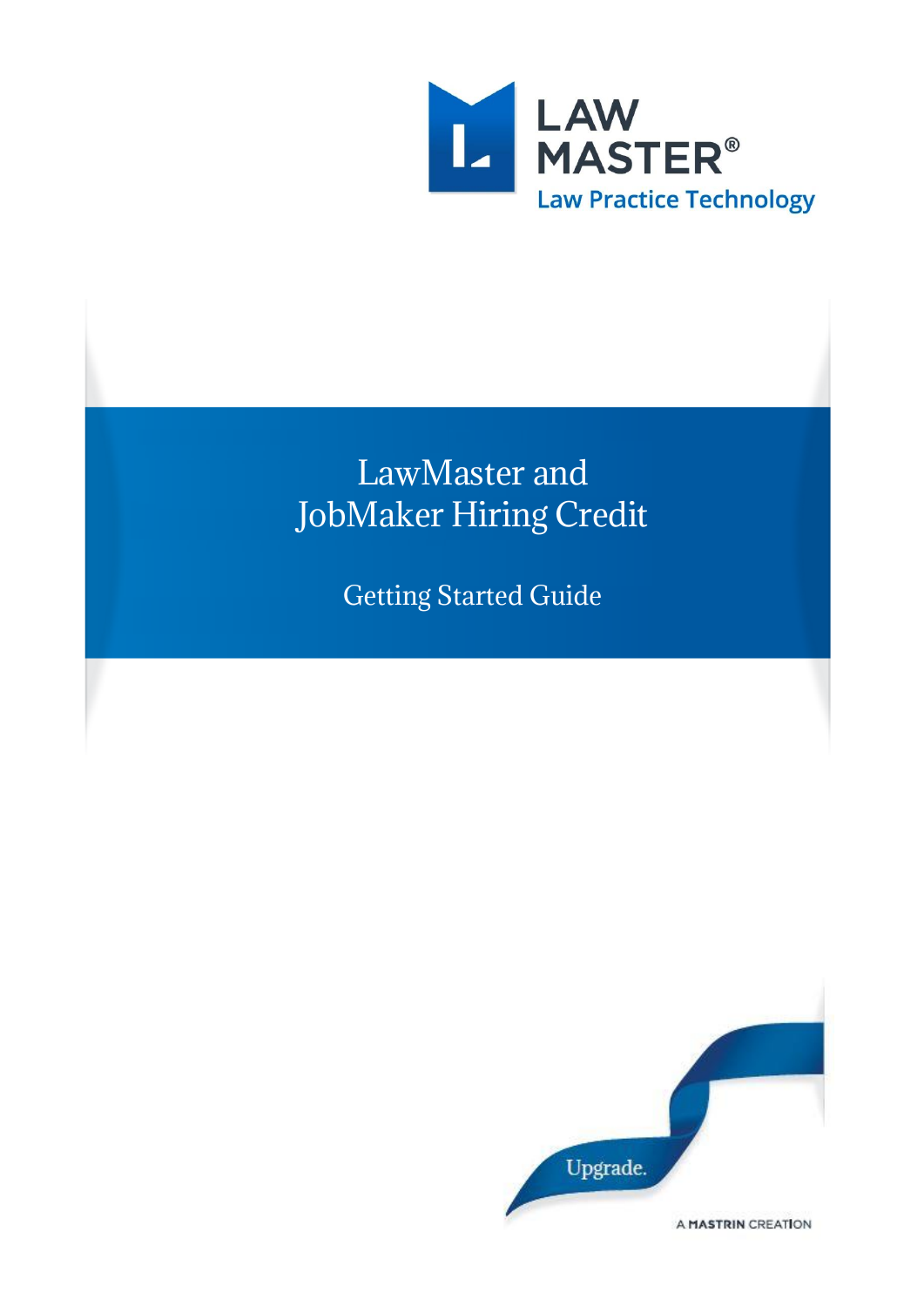# Document Revisions

| Version Number    | <b>Owner</b> | <b>Updates</b> |
|-------------------|--------------|----------------|
| V1.0 (18/02/2021) | LXS.         | First release  |

# About this Guide

The JobMaker Hiring Credit scheme has been introduced by the ATO to give businesses incentives to take on additional young job seekers.

This guide is intended for system and payroll administrators to identify and maintain eligible employees for the JobMaker Hiring Credit scheme if STP Reporting is configured within LawMaster.

### **Contents**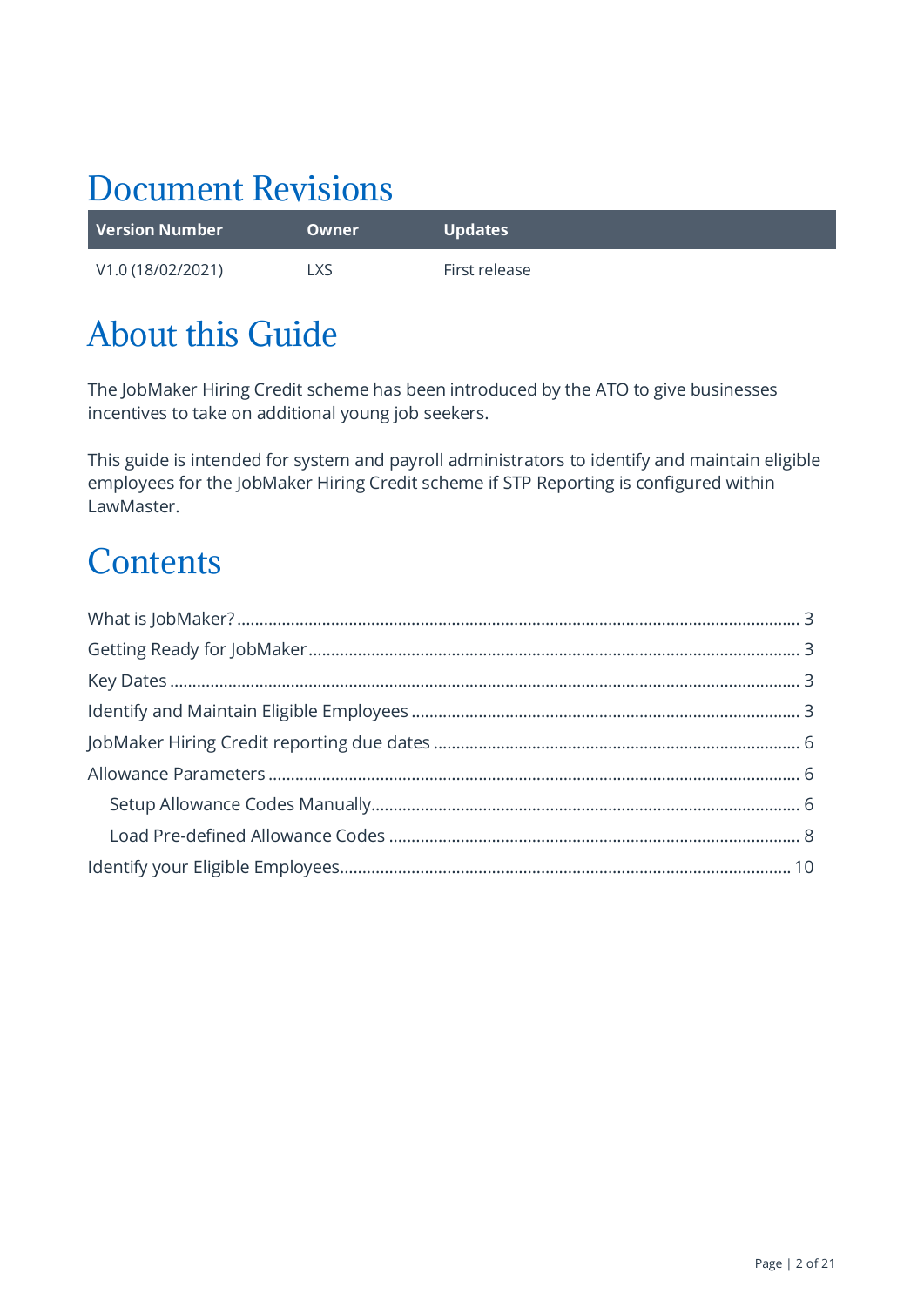# JobMaker Hiring Credit

#### <span id="page-2-0"></span>What is JobMaker?

The JobMaker Hiring Credit Scheme has been introduced to assist Employers with the cost of hiring additional employees.

This is not a payment that is passed onto employees, however, is paid to employers every three months in arrears and can be claimed from 1 February 2021 for the first JobMaker period.

Employers and employees must meet eligibility criteria for each JobMaker period that you want to claim for.

### <span id="page-2-1"></span>Getting Ready for JobMaker

- 1. Check if your business meets the eligibility requirements.
- 2. Have your eligible additional employees complete a JobMaker employee notice.
- 3. Register your business in the JobMaker Hiring Credit scheme with the ATO.
- 4. Nominate your eligible employees through STP Reporting.
- 5. Claim your JobMaker Hiring Credit from 1 February 2021.

### <span id="page-2-2"></span>Key Dates

- ❖ From December 2020 register for JobMaker Hiring Credit via the ATO Business Portal.
- ❖ From 1 February 2021 you can claim for the first JobMaker period 7 October 2020 to 6 January 2021.
- ❖ The last period ends on 6 October 2022 however you can claim for this period up to 31 January 2023.

### <span id="page-2-3"></span>Identify and Maintain Eligible Employees

Once an Employer has identified eligible employees, they can use STP Reporting to notify the ATO. To nominate an employee, you need to ensure that you have the following information:

- ❖ Payee Family Name
- ❖ Payee Given Name
- ❖ Payee TFN
- ❖ Payee Other name (if applicable)
- ❖ Payee Commencement date
- ❖ Payee cessation date (only when employee ceases employment)
- ❖ Payee date of birth
- ❖ Payee payroll ID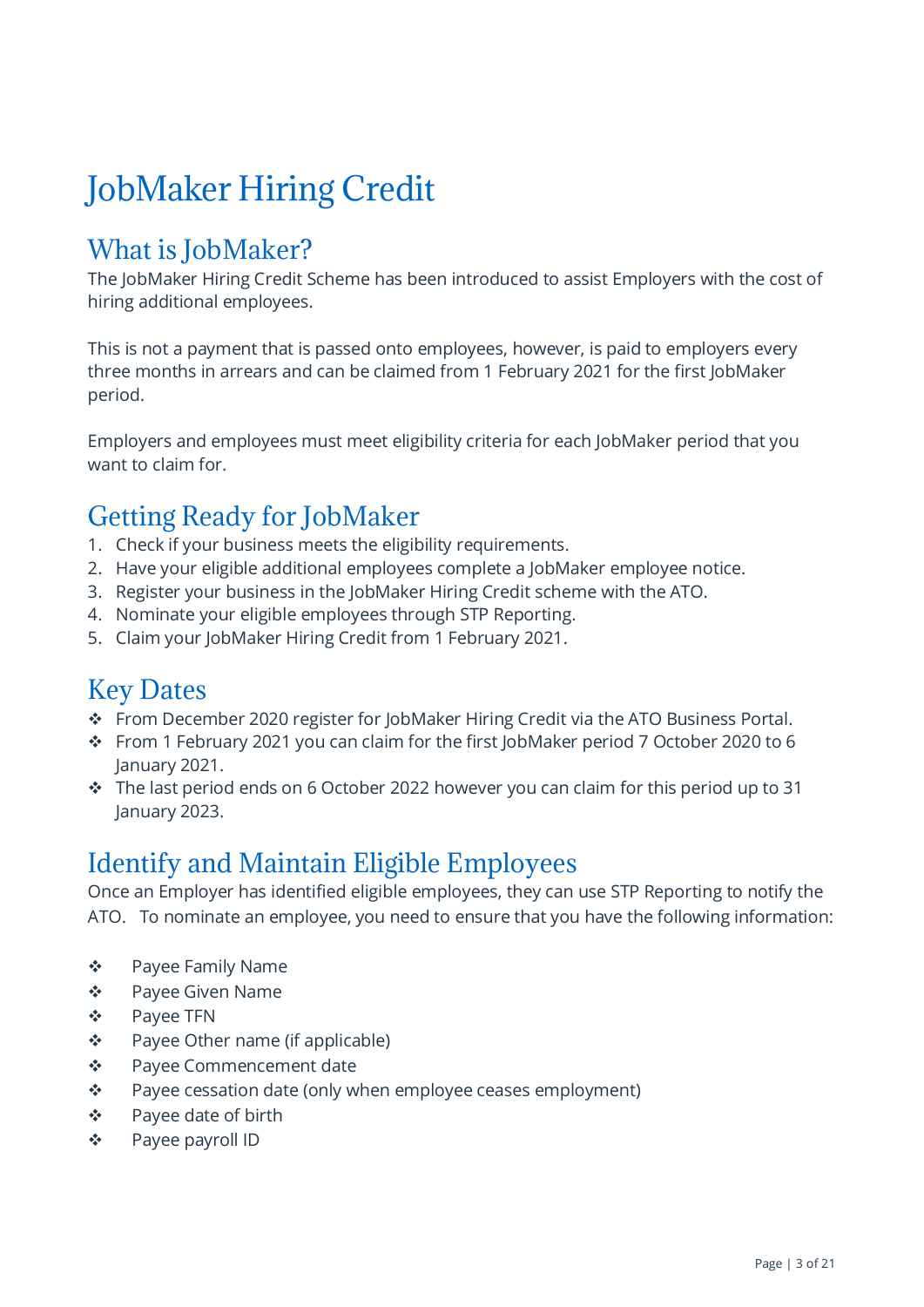To indicate nomination of an eligible employee, an Allowance Code will need to be created and assigned to the Employee for \$0.00 with the description of **JMHC-NOM (AJMNOM).**

| <b>D.</b> Payroll Processing Options | ×            |
|--------------------------------------|--------------|
| Payroll Code   AJMNOM                |              |
| JMHC-NOM<br>Description              |              |
| Normal Pay? [                        |              |
| $\hat{z}$<br>Scale Factor<br>0       |              |
| ¢<br>0<br>Flat Rate/Amount           |              |
| After Tax? $\Box$                    |              |
| Exclude from EGS                     |              |
| Exclude on PAYG                      |              |
| Payee Id<br>                         |              |
| Other<br><b>Allowance Code</b>       |              |
| Super Fund Manager                   |              |
| Visible? $\vee$                      |              |
|                                      |              |
|                                      |              |
|                                      |              |
|                                      | OK<br>Cancel |

To remove the nomination of an employee, where a nomination should not have been provided, an Allowance Code will need to be created and assigned to the Employee for \$0.00 with the description of **JMHC-NOMX (AJMNOMX).**

| <b>D.</b> Payroll Processing Options |                  |    | ×      |
|--------------------------------------|------------------|----|--------|
| Payroll Code   AJMNOMX               |                  |    |        |
| Description<br>Normal Pay !          | <b>JMHC-NOMX</b> |    |        |
| Scale Factor                         | ¢<br>0           |    |        |
| Flat Rate/Amount                     | $0 \mid z$       |    |        |
| After Tax? $\Box$                    |                  |    |        |
| Exclude from EGS                     |                  |    |        |
| Exclude on PAYG                      |                  |    |        |
| Payee Id                             |                  |    |        |
| Allowance Code Other                 |                  |    |        |
| Super Fund Manager                   |                  |    |        |
| Visible? $\boxed{\smile}$            |                  |    |        |
|                                      |                  |    |        |
|                                      |                  |    |        |
|                                      |                  |    |        |
|                                      |                  | OK | Cancel |
|                                      |                  |    |        |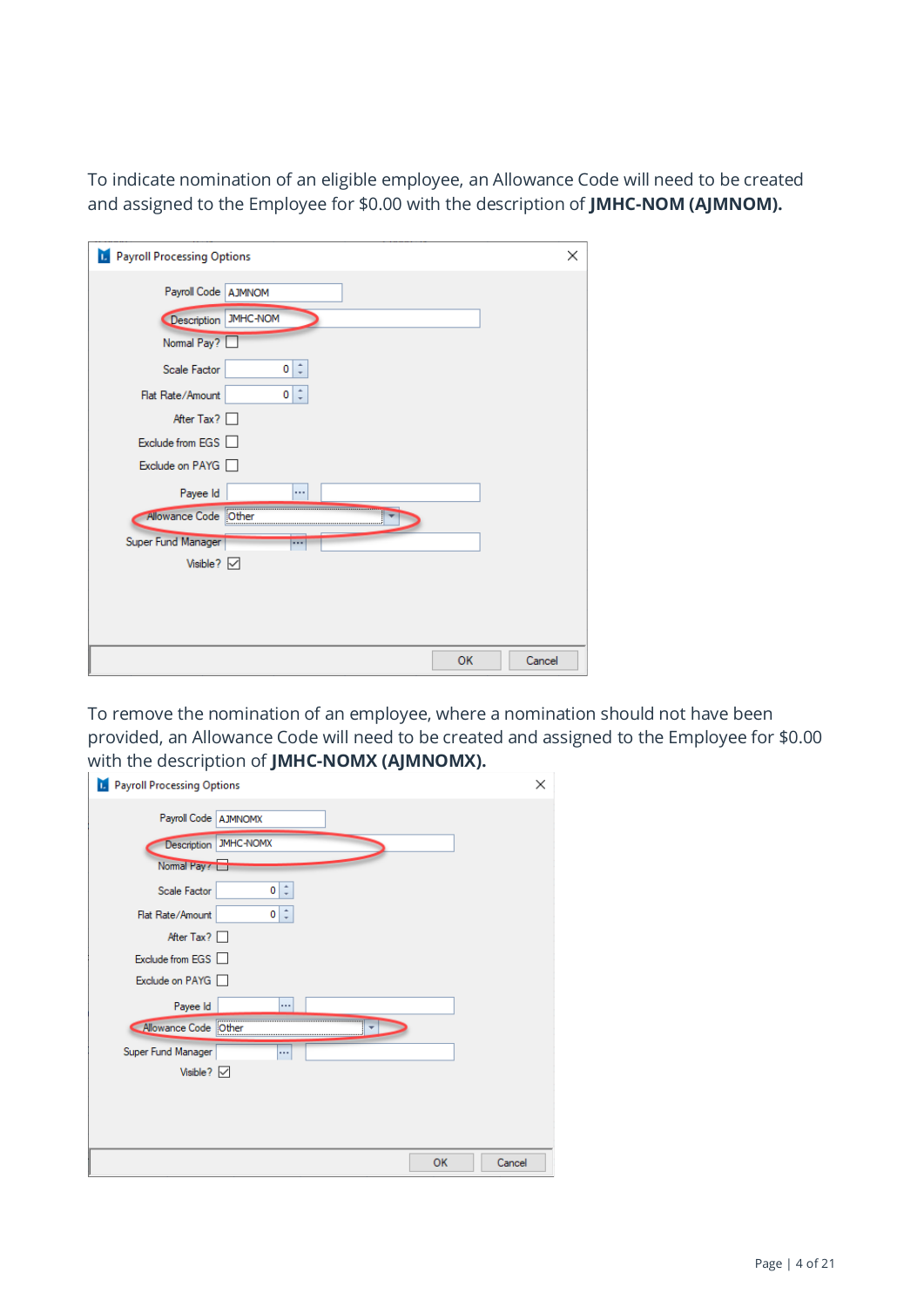Where an employee has ceased employment and is subsequently rehired and meets eligibility for JobMaker Hiring Credit, an employer can nominate the employee again. An Allowance Code will need to be created and assigned to the Employee for \$0.00 with the description of **JMHC-RENOM (AJMRNOM).** 

| <b>1.</b> Payroll Processing Options | ×            |
|--------------------------------------|--------------|
| Payroll Code   AJMRNOM               |              |
| JMHC-RENOM<br>Description            |              |
| Normal Pay?                          |              |
| $0 \mid z$<br>Scale Factor           |              |
| $0 \mid z \mid$<br>Flat Rate/Amount  |              |
| After Tax?                           |              |
| Exclude from EGS                     |              |
| Exclude on PAYG                      |              |
| Payee Id<br>                         |              |
| Allowance Code Other                 |              |
| Super Fund Manager<br>₩,             |              |
| Visible? $\vee$                      |              |
|                                      |              |
|                                      |              |
|                                      |              |
|                                      | Cancel<br>OK |

To remove the rehire nomination of an employee, where a nomination should not have been provided, an Allowance Code will need to be created and assigned to the Employee for \$0.00 with the description of **JMHC-RENOMX (AJMRNOMX).**

| <b>1.</b> Payroll Processing Options   | ×      |
|----------------------------------------|--------|
| Payroll Code   AJMRNOMX                |        |
| JMHC-RENOMX<br>Description             |        |
| Normal Pay?                            |        |
| $0 \div$<br>Scale Factor               |        |
| $\hat{\div}$<br>Flat Rate/Amount<br> 0 |        |
| After Tax?                             |        |
| Exclude from EGS <sup>[]</sup>         |        |
| Exclude on PAYG                        |        |
| Payee Id<br>                           |        |
| Allowance Code Other                   |        |
| Super Fund Manager<br>                 |        |
| Visible? $\triangledown$               |        |
|                                        |        |
|                                        |        |
|                                        |        |
| OK                                     | Cancel |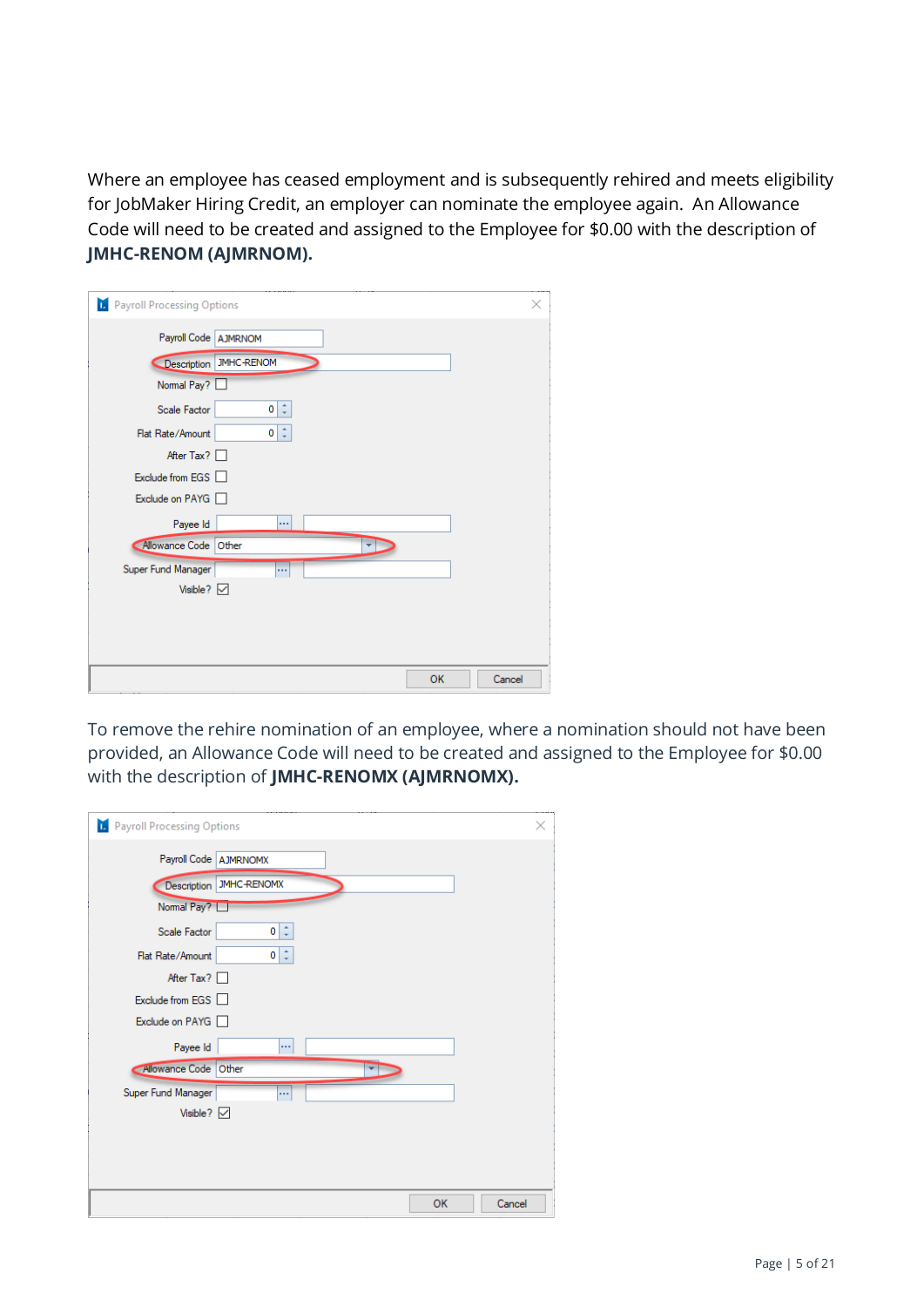### <span id="page-5-0"></span>JobMaker Hiring Credit reporting due dates

The JobMaker Hiring Credit measure started on 7 October 2020 and goes through to 6 October 2022. The JobMaker periods and claim dates are detailed below.

| JobMaker<br><b>Period</b> | <b>JobMaker period dates</b>     | <b>Claim period dates</b>          |
|---------------------------|----------------------------------|------------------------------------|
| Period 1                  | 7 October 2020 to 6 January 2021 | 1 February 2021 to 30 April 2021   |
| Period 2                  | 7 January 2021 to 6 April 2021   | 1 May 2021 to 31 July 2021         |
| Period 3                  | 7 April 2021 to 6 July 2021      | 1 August 2021 to 31 October 2021   |
| Period 4                  | 7 July 2021 to 6 October 2021    | 1 November 2021 to 31 January 2022 |
| Period 5                  | 7 October 2021 to 6 January 2022 | 1 February 2022 to 30 April 2022   |
| Period 6                  | 7 January 2022 to 6 April 2022   | 1 May 2022 to 31 July 2022         |
| Period 7                  | 7 April 2022 to 6 July 2022      | 1 August 2022 to 31 October 2022   |
| Period 8                  | 7 July 2022 to 6 October 2022    | 1 November 2022 to 31 January 2023 |

#### <span id="page-5-1"></span>Allowance Parameters

If you are currently STP Reporting from LawMaster, the Allowance Codes for the Nomination, Renomination and cancelling of both Nomination and Renomination as well as the JobMaker Periods and Cessation of JobMaker periods can be added to the Payroll Payment and Deduction Codes either manually or loaded in bulk using the xml file provided by LawMaster. The description of the Allowance Codes **must** be the same as that described below and any deviation may cause significant delay or prevent reimbursement.

#### <span id="page-5-2"></span>Setup Allowance Codes Manually

1. Where an employee has met the minimum hours test for a JobMaker period, the allowance codes will need to be created for the period/s you intend to claim for.

MenuBar → Parameters → Set Parameters → Payroll → Payroll Payment and Deduction Codes

| <b>JobMaker Period</b> | <b>Payroll Code</b> | <b>Description</b> | <b>Allowance Code</b>     |
|------------------------|---------------------|--------------------|---------------------------|
| Period 1               | AJMP01              | JMHC-P01           | Normal Pay: Unticked      |
|                        |                     |                    | After Tax: Unticked       |
|                        |                     |                    | Exclude from EGS:         |
|                        |                     |                    | Unticked                  |
|                        |                     |                    | Exclude on PAYG: Unticked |
|                        |                     |                    | Allowance Code: Other     |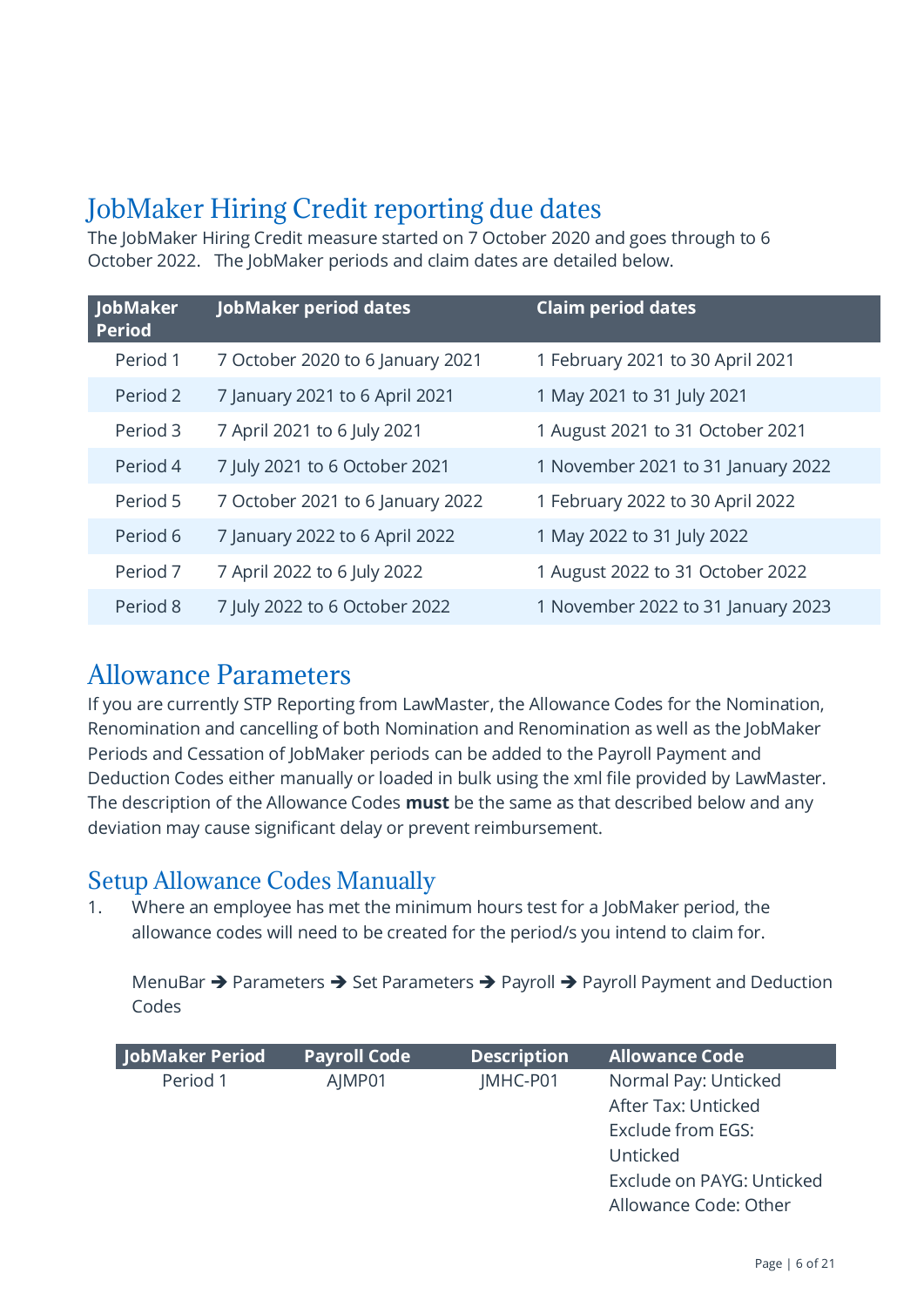| Period 2 | AJMP02 | JMHC-P02 | As above |  |
|----------|--------|----------|----------|--|
| Period 3 | AIMP03 | JMHC-P03 | As above |  |
| Period 4 | AJMP04 | JMHC-P04 | As above |  |
| Period 5 | AJMP05 | JMHC-P05 | As above |  |
| Period 6 | AJMP06 | JMHC-P06 | As above |  |
| Period 7 | AIMP07 | JMHC-P07 | As above |  |
| Period 8 | AJMP08 | JMHC-P08 | As above |  |

| <b>1.</b> Payroll Processing Options        |                | × |
|---------------------------------------------|----------------|---|
| Payroll Code AJMP01<br>Description JMHC-P01 |                |   |
| Normal Pay?                                 |                |   |
| Scale Factor                                | 0 <sup>2</sup> |   |
| Flat Rate/Amount                            | 0 <sup>2</sup> |   |
| After Tax?                                  |                |   |
| Exclude from EGS                            |                |   |
| Exclude on PAYG O                           |                |   |
| Payee Id                                    |                |   |
| Allowance Code Other                        |                |   |
| Super Fund Manager                          |                |   |
| Visible? $\boxed{\smile}$                   |                |   |
|                                             |                |   |
|                                             |                |   |
|                                             |                |   |
|                                             | OK<br>Cancel   |   |

2. Where you have incorrectly reported that an employee has met the minimum hour test and you need to remove that declaration, the allowance codes will need to be created for the removal of the declaration.

MenuBar ➔ Parameters ➔ Set Parameters ➔ Payroll ➔ Payroll Payment and Deduction Codes

| <b>JobMaker Period</b> | <b>Payroll Code</b> | <b>Description</b> | <b>Allowance Code</b>     |
|------------------------|---------------------|--------------------|---------------------------|
| Period 1               | AJMP01X             | JMHC-P01X          | Normal Pay: Unticked      |
|                        |                     |                    | After Tax: Unticked       |
|                        |                     |                    | Exclude from EGS:         |
|                        |                     |                    | Unticked                  |
|                        |                     |                    | Exclude on PAYG: Unticked |
|                        |                     |                    | Allowance Code: Other     |
| Period 2               | AJMP02X             | JMHC-P02X          | As above                  |
| Period 3               | AJMP03X             | JMHC-P03X          | As above                  |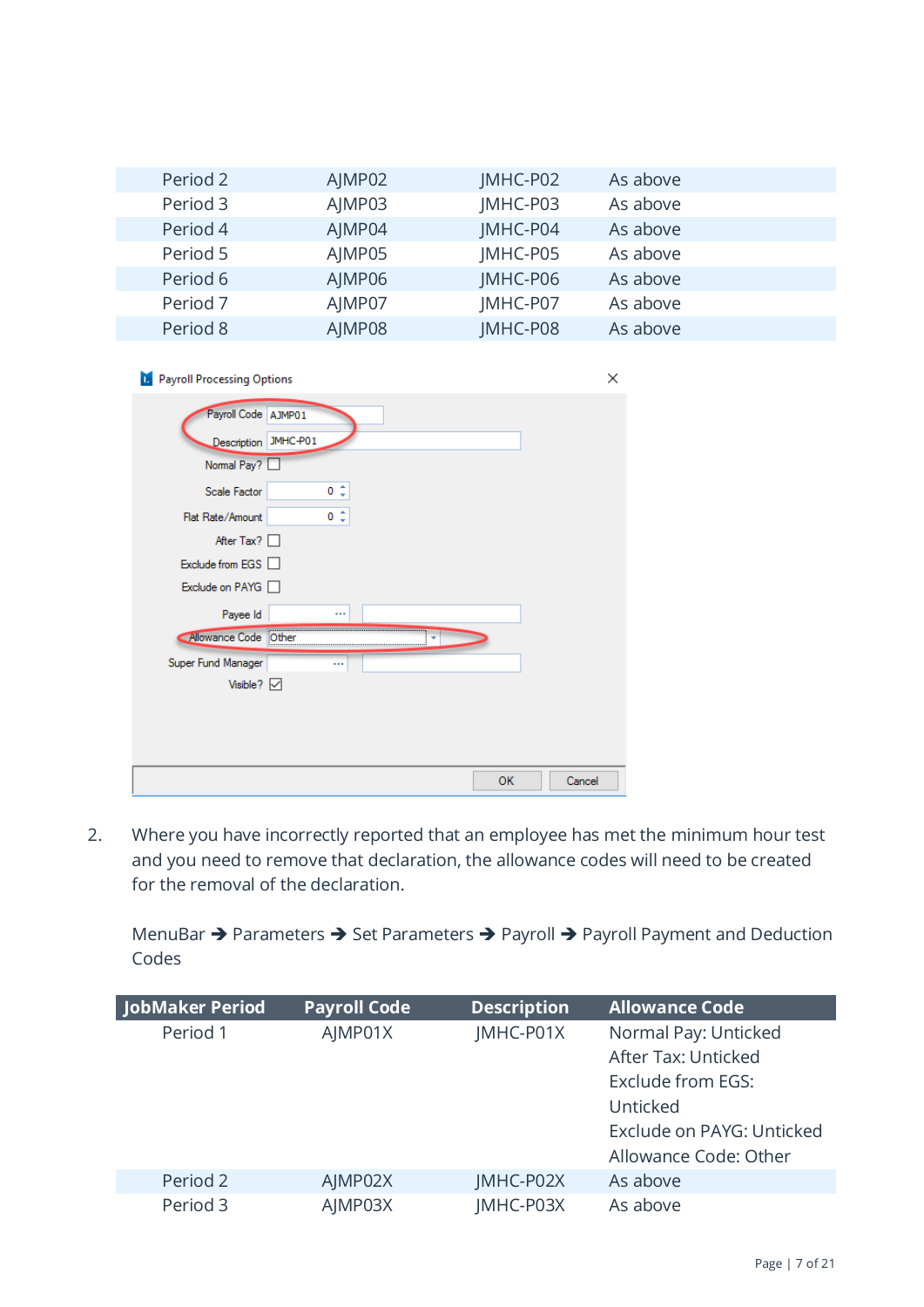| Period 4 | AIMP04X | <b>IMHC-P04X</b> | As above |  |
|----------|---------|------------------|----------|--|
| Period 5 | AJMP05X | JMHC-P05X        | As above |  |
| Period 6 | AIMP06X | <b>IMHC-P06X</b> | As above |  |
| Period 7 | AJMP07X | JMHC-P07X        | As above |  |
| Period 8 | AIMP08X | <b>IMHC-P08X</b> | As above |  |

| <b>D</b> Payroll Processing Options |                           | × |
|-------------------------------------|---------------------------|---|
| Payroll Code AJMP01X                |                           |   |
| Description                         | JMHC-P01X                 |   |
| Normal Pay?                         |                           |   |
| Scale Factor                        | $\ddot{\phantom{1}}$<br>0 |   |
| Flat Rate/Amount                    | ¢<br>0                    |   |
| After Tax?                          |                           |   |
| Exclude from EGS                    |                           |   |
| Exclude on PAYG                     |                           |   |
| Payee Id                            |                           |   |
| Allowance Code Other                |                           |   |
| Super Fund Manager                  | $\cdots$                  |   |
| Visible? $\triangledown$            |                           |   |
|                                     |                           |   |
|                                     |                           |   |
|                                     |                           |   |
|                                     | OK<br>Cancel              |   |

#### <span id="page-7-0"></span>Load Pre-defined Allowance Codes

JobMaker Allowance Codes that have already been defined by LawMaster can be loaded in bulk by using the file made available from HelpDesk using the following instructions. Please contact HelpDesk direct for a copy of the file if required.

- 1. Save the JobMakerHC.xml file to your desktop.
- 2. Check that there are no existing PC Parameters with a Par\_Code within the range AJMNOM to AJMRNOMX. In the screenshot below we have sorted the Par\_Code column in alphabetical order to ensure the upload will not delete any existing Allowance Codes within that range.

Menu Bar ➔ Parameters ➔ Payroll ➔ Payroll Payment and Deduction Codes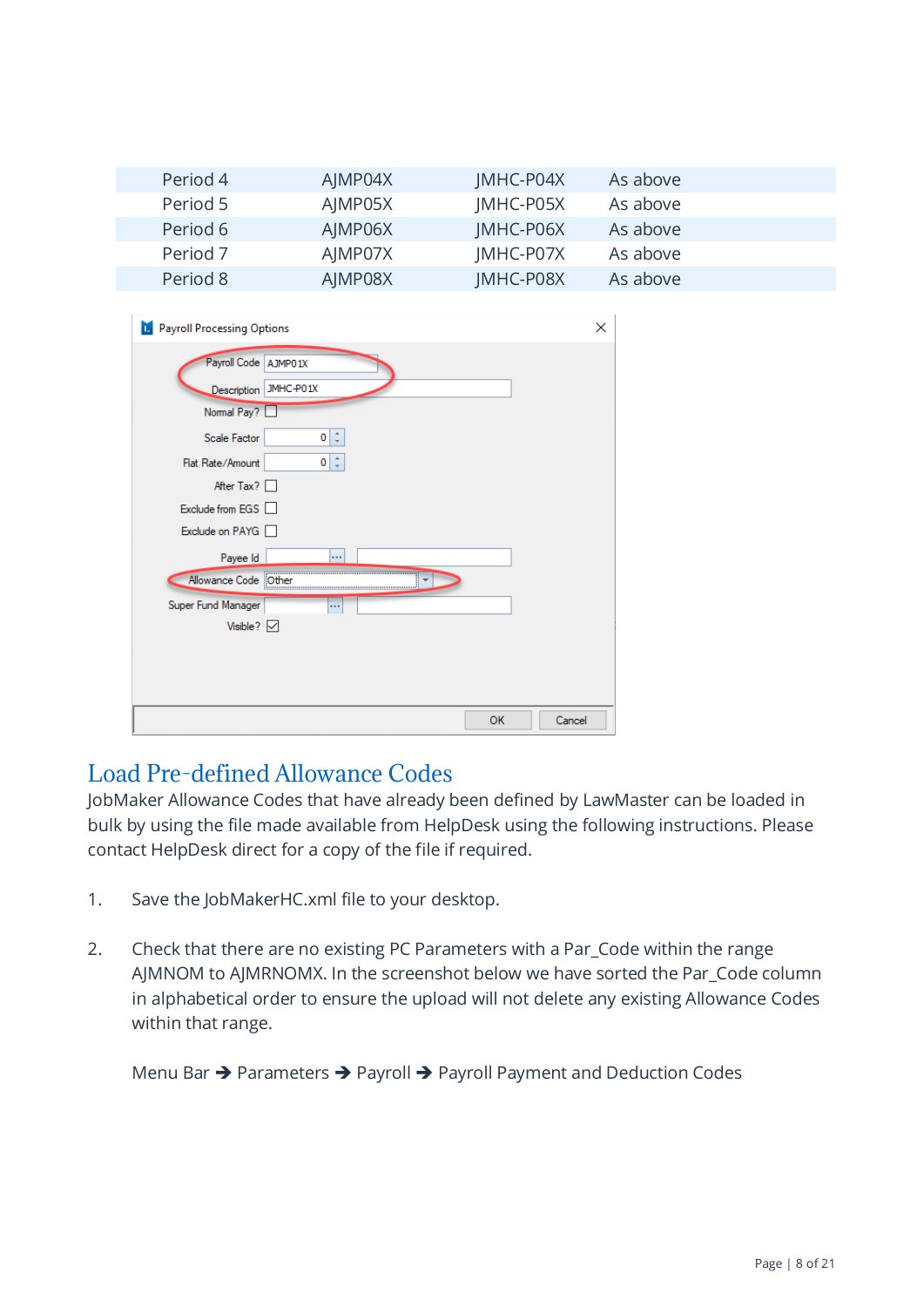|                                                              |          | $\boxed{5}$ No. of Hits 41 | x                             | ø                                          |           |    |  |  |  |  |  |
|--------------------------------------------------------------|----------|----------------------------|-------------------------------|--------------------------------------------|-----------|----|--|--|--|--|--|
| PC<br>Parameter Type:<br>Payroll Payment and Deduction Codes |          |                            |                               |                                            |           |    |  |  |  |  |  |
|                                                              | Par ID   | Par Type                   | $\bullet$ $\circ$<br>Par Code | Par Descript                               | Par Acct1 | Pa |  |  |  |  |  |
|                                                              | 42071 PC |                            | <b>ABX</b>                    | <b>BONUS WITHOUT SUPER</b>                 |           |    |  |  |  |  |  |
|                                                              | 18107 PC |                            | <b>AFS</b>                    | REIMBURSEMENT FOR COURSE                   | N         |    |  |  |  |  |  |
|                                                              | 10531 PC |                            | <b>ALSAR</b>                  | Lump Sum A - Genuine Redundancy / Reti   N |           |    |  |  |  |  |  |
|                                                              | 19545 PC |                            | <b>ALSD</b>                   | Lump Sum D - Non Taxable Redundancy        | Ν         |    |  |  |  |  |  |
|                                                              | 5233 PC  |                            | AME                           | MEAL ALLOWANCE                             | v         |    |  |  |  |  |  |
|                                                              | 5234 PC  |                            | AMV                           | MOTOR VEHICLE                              | v         |    |  |  |  |  |  |
|                                                              | 31239 PC |                            | <b>APPL</b>                   | Paid Parental Leave                        | N         |    |  |  |  |  |  |

3. Select **Load** from the Context Menu and update the fields as noted in the screenshot below. The Input File location will be where you saved the JobMakerHC.xml file in step 1.

| <b>● 日 ▲ &amp; No. of Hits 84</b> |          |                    | 卥<br>ø                                |    |                         |           |  |  |  |  |
|-----------------------------------|----------|--------------------|---------------------------------------|----|-------------------------|-----------|--|--|--|--|
| Parameter Type: PC                |          |                    | Payroll Payment and Deduction Codes   |    |                         |           |  |  |  |  |
| Par ID                            | Par Type | Par_Code           | Par_Descript                          |    |                         | Par Acct1 |  |  |  |  |
| 497290 PC                         |          | <b>AMEN</b>        | AME MEALS ALLOWANCE NEW               |    |                         | Ν         |  |  |  |  |
| 565355 PC                         |          | <b>ABON</b>        | <b>BONUS PAYMENT</b>                  |    |                         | Y         |  |  |  |  |
| 209471 PC                         |          | <b>ACOM</b>        | COMMISSION                            |    |                         | Y         |  |  |  |  |
| 463698 PC                         |          | <b>ADANG</b>       | DANGER ALL (TAX, GROSS PS, YES SUPER) |    |                         | Y         |  |  |  |  |
| 580325 PC                         |          | AOTH <sub>1</sub>  | DRY CLEAN PANTS                       |    |                         | Ν         |  |  |  |  |
| 492048 PC                         |          | AOTH <sub>2</sub>  | DRY CLEAN SHIRTS                      |    |                         | Ν         |  |  |  |  |
| 936708 PC                         |          | AJKT1              | JK-TIER1                              |    |                         | Ν         |  |  |  |  |
| 936709 PC                         |          | AJKT <sub>2</sub>  | JK-TIER <sub>2</sub>                  | Ν  |                         |           |  |  |  |  |
| 936724 PC                         |          | AJKF14             | JOBKEEPER-FINISH-FN14                 |    |                         | N         |  |  |  |  |
| 936725 PC                         |          | AJKF15             | JOBKEEPER-FINISH-FN15                 | n  | $Ctrl + A$<br>Add       | Ν         |  |  |  |  |
| 936726 PC                         |          | <b>AJKF16</b>      | JOBKEEPER-FINISH-FN16                 | Z  | Modify<br>Ctrl+M        | Ν         |  |  |  |  |
| 936727 PC                         |          | AJKF17             | JOBKEEPER-FINISH-FN17                 | ×. | $Ctrl + D$<br>Delete    | Ν         |  |  |  |  |
| 936728 PC                         |          | <b>A IKF18</b>     | JOBKEEPER-FINISH-FN18                 |    | <b>View Audit Trail</b> | Ν         |  |  |  |  |
| 936729 PC                         |          | <b>A IKF19</b>     | JOBKEEPER-FINISH-FN19                 |    | <b>Configure Tree</b>   | Ν         |  |  |  |  |
| 936730 PC                         |          | AJKF20             | JOBKEEPER-FINISH-FN20                 |    |                         | Ν         |  |  |  |  |
| 936731 PC                         |          | AJKF21             | JOBKEEPER-FINISH-FN21                 |    | <b>Bulk Delete</b>      | Ν         |  |  |  |  |
| 936732 PC                         |          | AJKF22             | JOBKEEPER-FINISH-FN22                 |    | Dump                    | Ν         |  |  |  |  |
| 936733 PC                         |          | AJKF <sub>23</sub> | JOBKEEPER-FINISH-FN23                 |    | Load                    | Ν         |  |  |  |  |
| 936734 PC                         |          | AJKF24             | JOBKEEPER-FINISH-FN24                 |    | Summary<br>٠            | Ν         |  |  |  |  |
| 936735 PC                         |          | AJKF25             | JOBKEEPER-FINISH-FN25                 |    |                         | Ν         |  |  |  |  |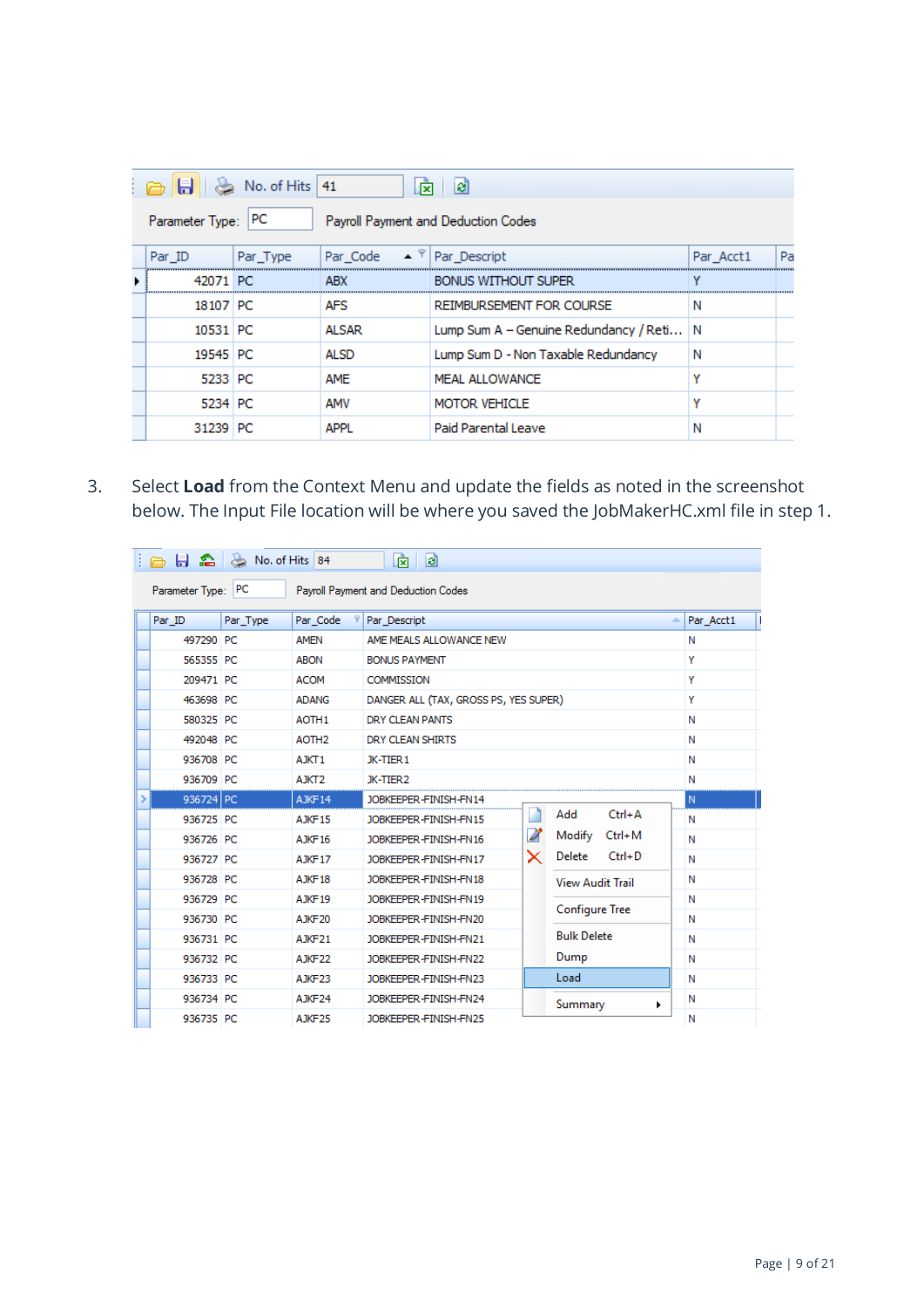|          | <b>Load Parameters</b> |    |                                                |
|----------|------------------------|----|------------------------------------------------|
| Type: PC |                        |    |                                                |
|          | From: AJMNOM           |    |                                                |
|          | To: AJMRNOMX           |    |                                                |
|          |                        |    | Input File: E:\Users\msmyth\Desktop\JobMakerHC |
|          |                        | ок | Cancel                                         |

4. The following 20 JobMaker parameters should now be displayed for the PC Parameter.

|   | Par ID   | Par Type | Par_Code        | Par Descript       | Par Acct1 | Par Num1     | par details 3 | Par_Num2 | P,    |
|---|----------|----------|-----------------|--------------------|-----------|--------------|---------------|----------|-------|
| ▶ | 94502 PC |          | <b>MO/MLA</b>   | <b>JMHC-NOM</b>    | N         | 0.0000 Other |               |          | 0 N   |
|   | 94503 PC |          | <b>AJMNOMX</b>  | <b>JMHC-NOMX</b>   | N         | 0.0000       | Other         |          | 0 N   |
|   | 94506 PC |          | AJMP01          | JMHC-P01           | Ν         | 0.0000       | Other         |          | 0 N   |
|   | 94515 PC |          | A JMPO 1X       | JMHC-P01X          | Ν         | 0.0000 Other |               |          | 0 N   |
|   | 94507 PC |          | AJMP02          | JMHC-P02           | Ν         | 0.0000 Other |               |          | 0 N   |
|   | 94516 PC |          | AJMP02X         | JMHC-P02X          | Ν         | 0.0000 Other |               |          | 0 N   |
|   | 94508 PC |          | AJMP03          | JMHC-P03           | Ν         | 0.0000 Other |               |          | 0 N   |
|   | 94517 PC |          | AJMP03X         | JMHC-P03X          | Ν         | 0.0000 Other |               |          | 0 N   |
|   | 94509 PC |          | AJMP04          | JMHC-P04           | Ν         | 0.0000 Other |               |          | 0 N   |
|   | 94518 PC |          | AJMP04X         | JMHC-P04X          | Ν         | 0.0000 Other |               |          | 0 N   |
|   | 94510 PC |          | AJMP05          | JMHC-P05           | Ν         | 0.0000 Other |               |          | 0   N |
|   | 94519 PC |          | A IMPO5X        | JMHC-P05X          | Ν         | 0.0000 Other |               |          | 0 N   |
|   | 94511 PC |          | AJMP06          | JMHC-P06           | Ν         | 0.0000 Other |               |          | 0 N   |
|   | 94520 PC |          | AJMP06X         | JMHC-P06X          | Ν         | 0.0000 Other |               |          | 0 N   |
|   | 94512 PC |          | AJMP07          | JMHC-P07           | Ν         | 0.0000       | Other         |          | 0   N |
|   | 94521 PC |          | AJMP07X         | JMHC-P07X          | Ν         | 0.0000 Other |               |          | 0 N   |
|   | 94513 PC |          | A IMP08         | JMHC-P08           | Ν         | 0.0000 Other |               |          | 0 N   |
|   | 94522 PC |          | AJMP08X         | JMHC-P08X          | Ν         | 0.0000 Other |               |          | 0 N   |
|   | 94504 PC |          | <b>AJMRNOM</b>  | <b>JMHC-RENOM</b>  | Ν         | 0.0000 Other |               |          | 0 N   |
|   | 94505 PC |          | <b>AJMRNOMX</b> | <b>JMHC-RENOMX</b> | 'N        | 0.0000 Other |               |          | 0 N   |

#### <span id="page-9-0"></span>Identify your Eligible Employees

Once the Allowance Codes are available, you can nominate your eligible employees for the JobMaker Hiring Credit by adding the JMHC-NOM Allowance Code.

For each of your eligible employees, enter an Adjustment Pay Run, assigning the nomination Allowance Code with a \$0.00 amount, and lodge with the ATO.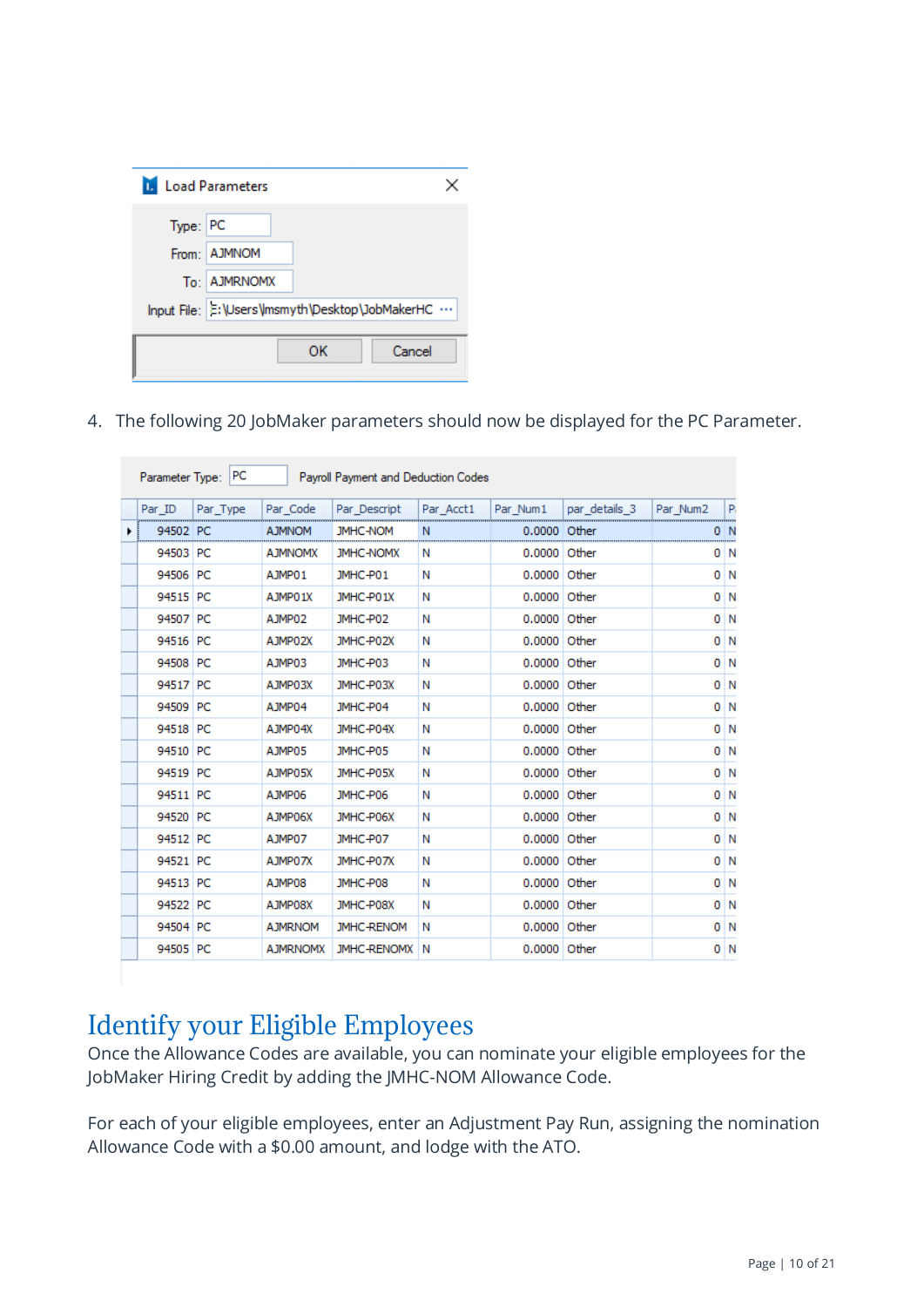- 1. Go to **Input and Review Timesheets**, and enter an Adjustment transaction for each eligible employee as follows:
	- a. Select Employee and set Pay Method to Adjustment:

| Review Timesheet - Add Header<br>×                                               |  |  |  |  |  |  |  |  |  |  |
|----------------------------------------------------------------------------------|--|--|--|--|--|--|--|--|--|--|
| 2 <br>М<br>$\sim$ $\sim$<br>Select pay periods to process: 1<br>٠<br>÷<br>٠<br>٠ |  |  |  |  |  |  |  |  |  |  |
| Bank: 11<br>BK11 Leibmann Smythe General Ac                                      |  |  |  |  |  |  |  |  |  |  |
| Employee: 1ABC<br>CANNING, Aiden Bailey<br>$\sim 100$                            |  |  |  |  |  |  |  |  |  |  |
| Branch/Dept:                                                                     |  |  |  |  |  |  |  |  |  |  |
| Date: 10/02/2021<br>٠                                                            |  |  |  |  |  |  |  |  |  |  |
| Pay Method: Adjustment<br>Weeks:<br>1<br>Cheque No:<br>$\mathcal{A}$             |  |  |  |  |  |  |  |  |  |  |
| Tax: \$0.00<br>Override Tax?<br>⊽                                                |  |  |  |  |  |  |  |  |  |  |
| Pay From:<br>To:<br>×                                                            |  |  |  |  |  |  |  |  |  |  |
| Cancel                                                                           |  |  |  |  |  |  |  |  |  |  |
|                                                                                  |  |  |  |  |  |  |  |  |  |  |

b. Remove any existing Allowances in the Allowances tab and add the JobMaker Nomination code of JMHC-NOM. Ensure the Rate and Amount are kept at \$0.00 select OK.

| <b>Timesheet: Add Allowances</b> |               |   |                       |        | ×     |
|----------------------------------|---------------|---|-----------------------|--------|-------|
| Bank No:                         | 11            |   |                       |        |       |
| Pay No:                          | 2947          |   |                       |        |       |
| GL Account:                      | 1112025       |   | <b>Staff Salaries</b> |        |       |
| Pay Code:                        | <b>AJMNOM</b> |   | <b>JMHC-NOM</b>       |        |       |
| Rate:                            | $$0.00^{-4}$  |   |                       |        |       |
| Units:                           | 0.0000        |   |                       |        |       |
| Gross Amount:                    | \$0.00        |   |                       |        |       |
| Date From:                       |               | ٠ | Date To:              | ٠      |       |
| Remarks:                         |               |   |                       |        |       |
|                                  |               |   | <b>OK</b>             | Cancel | Apply |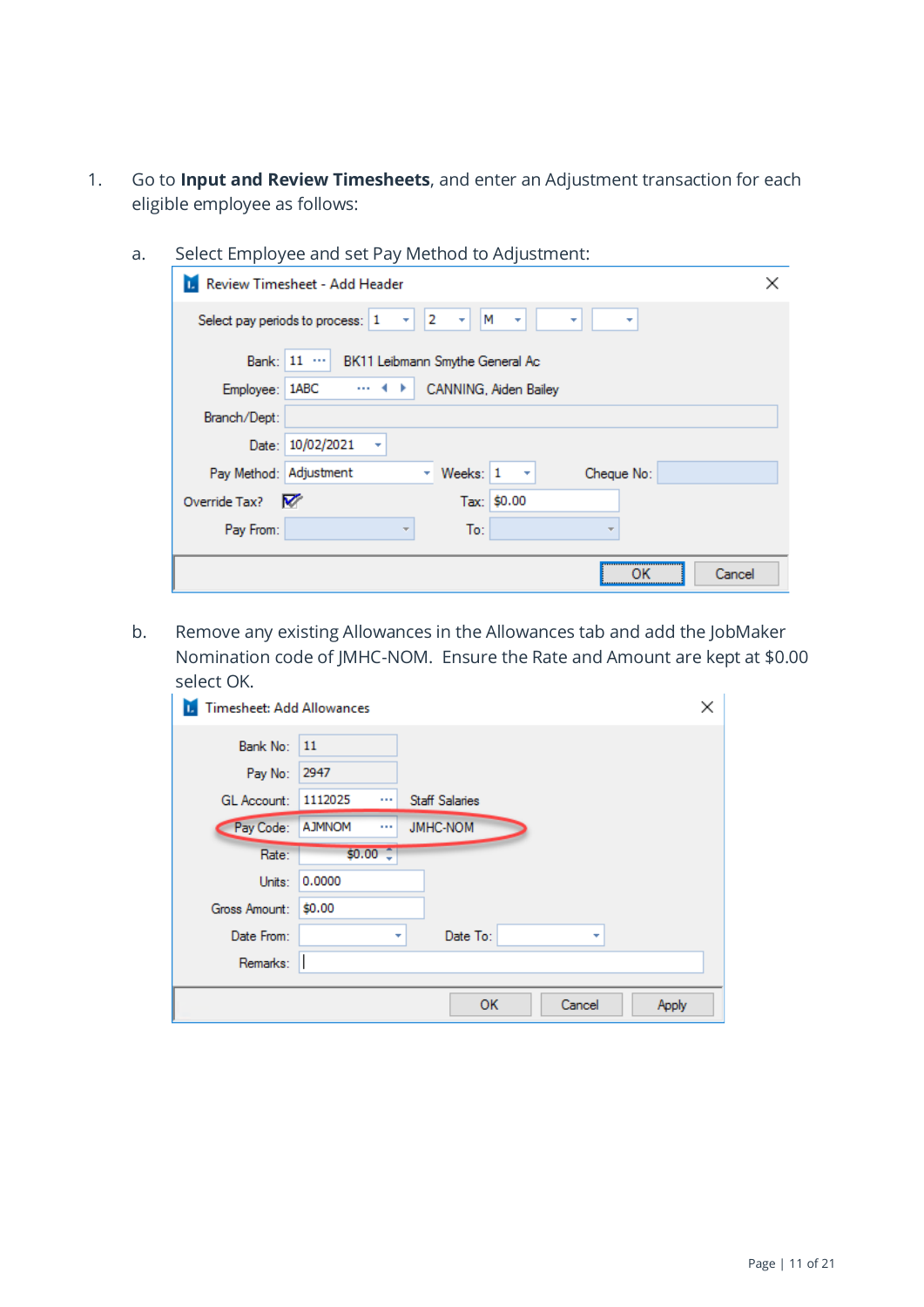| Timesheet - Pay item input |                                                   |                       |             |                   |              |              |               | ×            |
|----------------------------|---------------------------------------------------|-----------------------|-------------|-------------------|--------------|--------------|---------------|--------------|
| <b>Bank: 11</b>            |                                                   |                       |             |                   |              | Pay No: 2947 |               |              |
| Employee: 1ABC             |                                                   |                       |             |                   |              |              |               |              |
| Branch/Dept:               |                                                   |                       |             |                   |              |              |               |              |
|                            | Date: 10/02/2021                                  |                       |             |                   |              |              |               |              |
| Pay Method: Adjustment     |                                                   | Weeks: $1$            |             |                   | Cheque No: 0 |              |               |              |
| Override Tax?              | v                                                 |                       | Tax: \$0.00 |                   |              |              | Modify Header |              |
|                            | Drag a column header here to group by that column |                       |             |                   |              |              |               |              |
| Bank No                    | Pay No                                            | Pay Code              |             | <b>GL Account</b> |              | <b>Gross</b> |               | <b>Tax F</b> |
| ۶<br>11                    | 2947                                              | <b>AJMNOM</b>         |             | 1112025           |              |              | \$0.00        |              |
|                            |                                                   |                       |             |                   |              |              |               |              |
|                            |                                                   |                       |             |                   |              |              | \$0.00        |              |
| ◀                          | III                                               |                       |             |                   |              |              |               |              |
| Pay<br>Allowances          | Deductions                                        | <b>Matter Costing</b> |             |                   |              |              |               |              |
| Add Pay                    | Add Allowance                                     | <b>Add Deduction</b>  |             | Delete Item       |              | OK           | Cancel        |              |

#### c. Remove any existing Deductions from the Deductions tab:

| Timesheet - Pay item input<br>п.                  |                      |                       |             |                  |                 |               | ×           |  |  |  |  |
|---------------------------------------------------|----------------------|-----------------------|-------------|------------------|-----------------|---------------|-------------|--|--|--|--|
| <b>Bank: 11</b>                                   |                      |                       |             |                  | Pay No: 2947    |               |             |  |  |  |  |
| Employee: 1ABC                                    |                      |                       |             |                  |                 |               |             |  |  |  |  |
| Branch/Dept:                                      |                      |                       |             |                  |                 |               |             |  |  |  |  |
| Date:                                             | 10/02/2021           |                       |             |                  |                 |               |             |  |  |  |  |
| Pay Method: Adjustment                            |                      | Weeks: $1$            |             | Cheque No: 0     |                 |               |             |  |  |  |  |
| Override Tax?                                     | v                    | Tax: \$0.00           |             |                  |                 | Modify Header |             |  |  |  |  |
| Drag a column header here to group by that column |                      |                       |             |                  |                 |               |             |  |  |  |  |
| <b>Bank No</b>                                    | Pay No               | <b>Deduction Code</b> |             | Deduction Amount | <b>Tax Flag</b> |               | <b>RefN</b> |  |  |  |  |
|                                                   |                      |                       |             |                  |                 |               |             |  |  |  |  |
|                                                   |                      |                       |             | \$0.00           |                 |               |             |  |  |  |  |
|                                                   |                      | III                   |             |                  |                 |               | Þ           |  |  |  |  |
| Allowances<br>Pay                                 | Deductions           | Matter Costing        |             |                  |                 |               |             |  |  |  |  |
| Add Pay                                           | <b>Add Allowance</b> | <b>Add Deduction</b>  | Delete Item |                  | <b>OK</b>       | Cancel        |             |  |  |  |  |

d. Continue adding employees that are eligible for JobMaker until they have all been nominated. You should have a list of employees with \$0.00 in all currency fields of the Review Timesheets grid.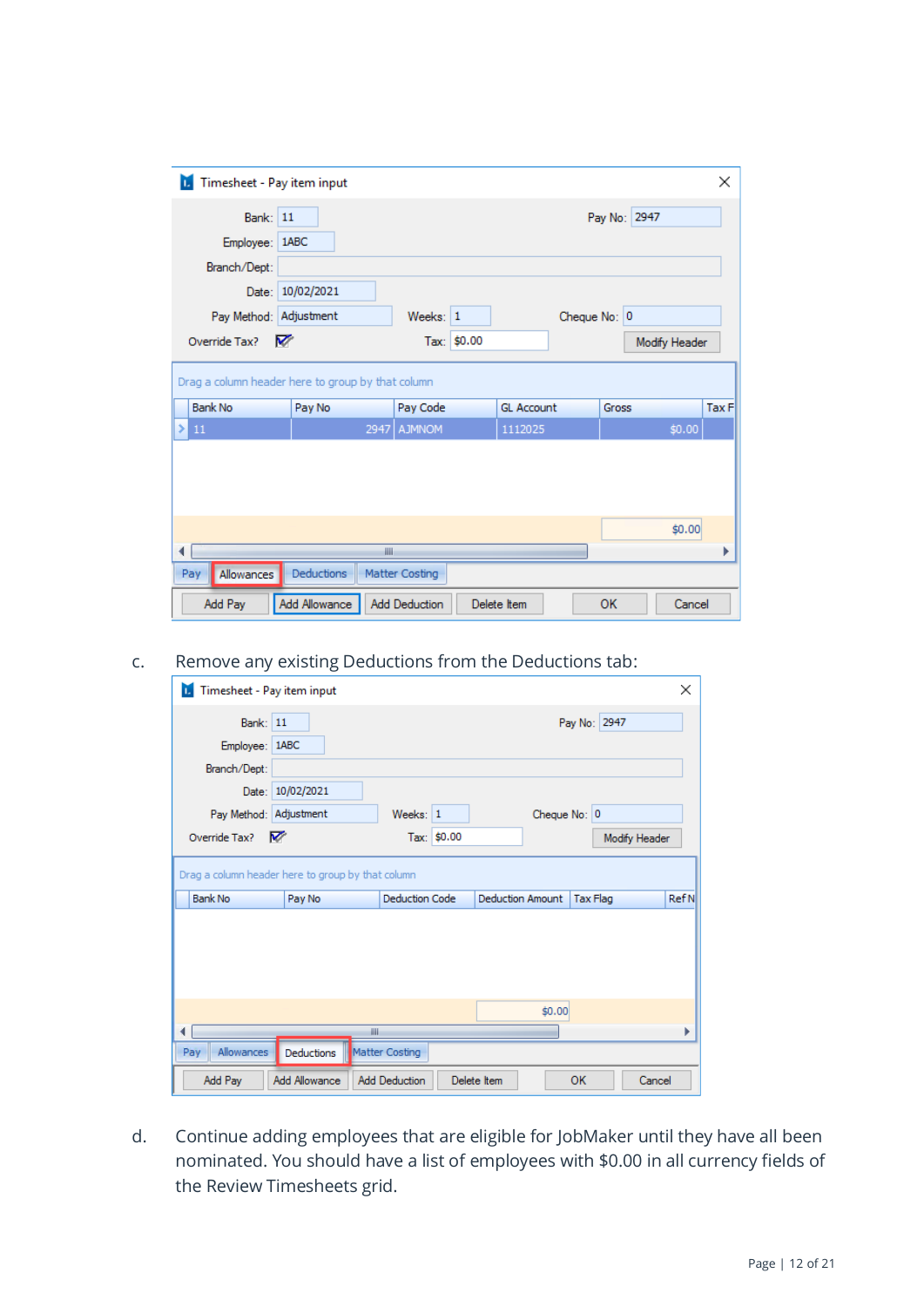| <b>Review Timesheets</b> |                                                                                                |                 |                        |              |              |            |                             |                       |                     |                 |              |           |        | $\begin{array}{c c c c c c} \hline \multicolumn{3}{c }{\mathbf{C}} & \multicolumn{3}{c }{\mathbf{X}} \end{array}$ |                         |
|--------------------------|------------------------------------------------------------------------------------------------|-----------------|------------------------|--------------|--------------|------------|-----------------------------|-----------------------|---------------------|-----------------|--------------|-----------|--------|-------------------------------------------------------------------------------------------------------------------|-------------------------|
|                          | 面印日<br>i a 日 盒 & Max. Records<br>80 C No. of Hits 1                                            |                 |                        |              |              |            |                             |                       |                     |                 |              |           |        |                                                                                                                   |                         |
|                          | $0$ $\frac{1}{2}$ $\frac{1}{2}$ Search<br>Bank: 11  BK11 Leibmann Smythe General Ac<br>Pay No: |                 |                        |              |              |            |                             |                       |                     |                 |              |           |        |                                                                                                                   |                         |
|                          | GREY: Pay Calculated, YELLOW: ETP, Orange: ETP (Pay Calculated)                                |                 |                        |              |              |            |                             |                       |                     |                 |              |           |        |                                                                                                                   |                         |
|                          | Drag a column header here to group by that column                                              |                 |                        |              |              |            |                             |                       |                     |                 |              |           |        |                                                                                                                   |                         |
| <b>Bank No</b>           | Pay No                                                                                         | Pay Date        | <b>Employee Number</b> | Lastname     | Firstname    | Pay Method | Cheque No                   | <b>Processed Code</b> | Pay Period          | Ordinary Pay    | Overtime Pay | Other Pay | Gross  | Tax                                                                                                               | Dec                     |
| $\geq 11$                |                                                                                                | 2947 10/02/2021 | 1ABC                   | Canning      | Aiden Bailey |            |                             |                       |                     | \$0.00          | \$0.00       | \$0.00    | \$0.00 |                                                                                                                   | \$0.00                  |
|                          | No. of pays: 1                                                                                 |                 |                        |              |              |            |                             |                       |                     | \$0.00          | \$0.00       | \$0.00    | \$0.00 |                                                                                                                   | $$0.00$ \$.             |
| ◂                        |                                                                                                |                 |                        |              |              |            |                             |                       |                     |                 |              |           |        |                                                                                                                   | $\blacktriangleright$ 1 |
|                          | Drag a column header here to group by that column                                              |                 |                        |              |              |            |                             |                       |                     |                 |              |           |        |                                                                                                                   |                         |
| Type                     | Pay Item Code                                                                                  | Description     | <b>GL Account</b>      | <b>Units</b> | Rate         | Pay Amount | Deduction Amount   Tax Flag |                       | <b>Last Updated</b> | Last Updated By | Remarks      |           |        |                                                                                                                   |                         |
| Payments                 | <b>AJMNOM</b>                                                                                  | JMHC-NOM        | 1112025                | 0.00         | \$0.00       | \$0.00     | \$0.00                      | $\Box$                | 10/02/2021          | <b>PROADM</b>   |              |           |        |                                                                                                                   |                         |
|                          |                                                                                                |                 |                        |              |              |            |                             |                       |                     |                 |              |           |        |                                                                                                                   |                         |
|                          |                                                                                                |                 |                        |              |              |            |                             |                       |                     |                 |              |           |        |                                                                                                                   |                         |
|                          |                                                                                                |                 |                        | 0.00         |              | \$0.00     | \$0.00                      |                       |                     |                 |              |           |        |                                                                                                                   |                         |
|                          | <b>Payments and Deductions</b>                                                                 |                 |                        |              |              |            |                             |                       |                     |                 |              |           |        |                                                                                                                   |                         |

e. Once you have assigned the JobMaker nomination code to all eligible employees, select **Audit Payroll Transactions** > **Audit Pays**:

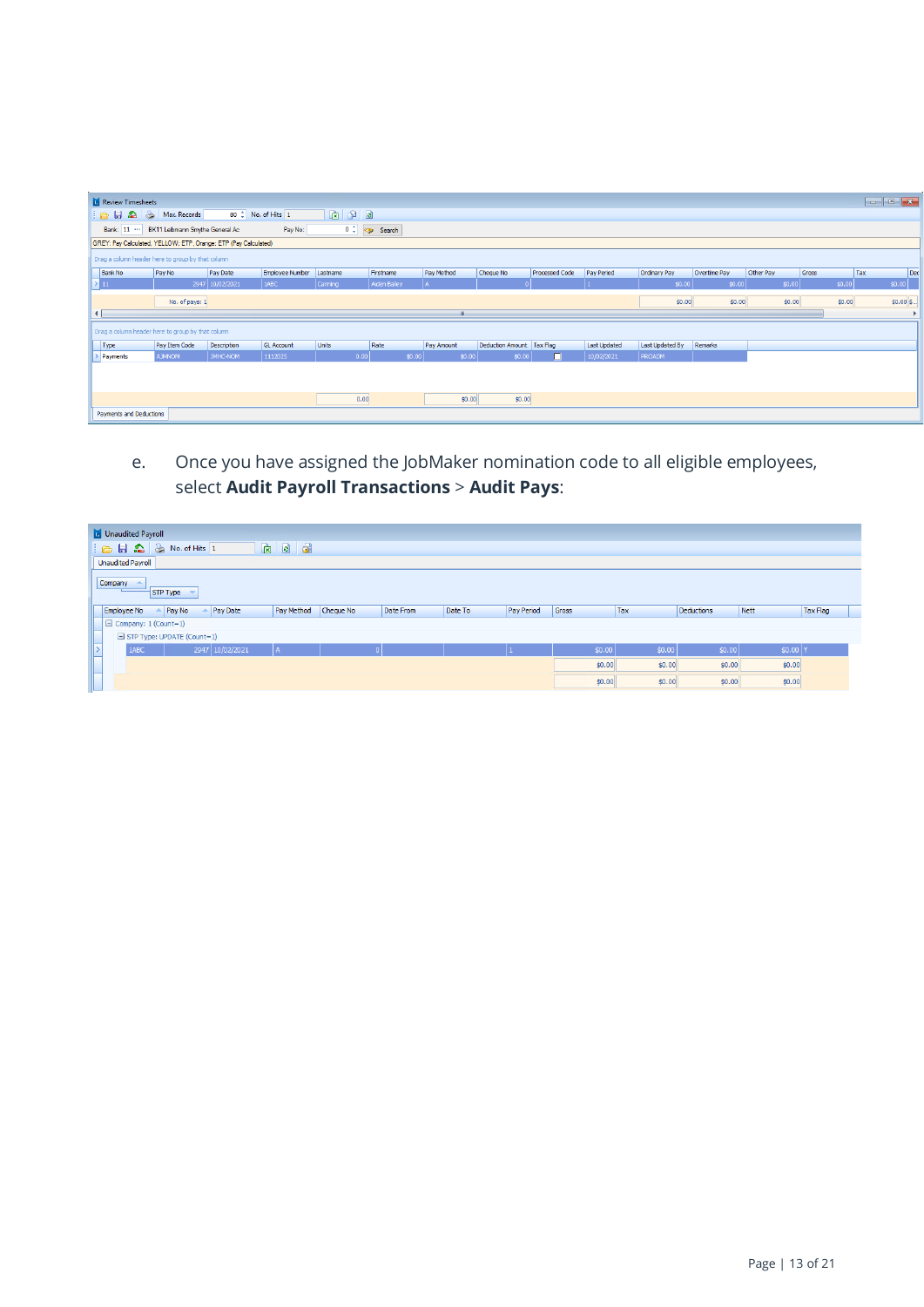|                                                                                                                                                                                                                                                                                                                                                                                                                                                                                                                                                                              | Audit Payroll Transactions<br>× |              |                                                                                                                                          |                 |       |              |        |  |  |  |  |
|------------------------------------------------------------------------------------------------------------------------------------------------------------------------------------------------------------------------------------------------------------------------------------------------------------------------------------------------------------------------------------------------------------------------------------------------------------------------------------------------------------------------------------------------------------------------------|---------------------------------|--------------|------------------------------------------------------------------------------------------------------------------------------------------|-----------------|-------|--------------|--------|--|--|--|--|
| This module audits all payroll transactions for the selected Company which have been<br>fully processed ie pays calculated and cheques / direct deposit payments generated.<br>If STP is enabled, a report will be submitted to the ATO for the audited pay transactions.<br>Normal pay transactions will be sent to the ATO using a Pay Event that reports the<br>Gross Salary (W1) and PAYG Withholding (W2) for pre-fill of the Employer's Activity<br>Statement. Pay transactions entered as an Adjustment payment method will be sent to<br>the ATO in an Update Event. |                                 |              |                                                                                                                                          |                 |       |              |        |  |  |  |  |
| Accrual %:<br>$0 -$                                                                                                                                                                                                                                                                                                                                                                                                                                                                                                                                                          |                                 |              |                                                                                                                                          |                 |       |              |        |  |  |  |  |
|                                                                                                                                                                                                                                                                                                                                                                                                                                                                                                                                                                              | Code                            | Company Name |                                                                                                                                          | <b>STP Type</b> | Count | <b>Gross</b> | Tax    |  |  |  |  |
| $\mathbf{1}$                                                                                                                                                                                                                                                                                                                                                                                                                                                                                                                                                                 |                                 |              | Leibmann Smythe General Account                                                                                                          | <b>UPDATE</b>   |       | \$0.00       | \$0.00 |  |  |  |  |
| I am notifying the ATO that:<br>. MessageXchange provides my business with lodgement transaction services;<br>and<br>. My business, for the purposes of its transactions with the ATO via the SBR<br>channel, sends (and receives) those transactions to (and from) the ATO via                                                                                                                                                                                                                                                                                              |                                 |              |                                                                                                                                          |                 |       |              |        |  |  |  |  |
| MessageXchange.<br>I declare the information transmitted in this payroll report is true and correct and I am<br>authorised to make this declaration.                                                                                                                                                                                                                                                                                                                                                                                                                         |                                 |              |                                                                                                                                          |                 |       |              |        |  |  |  |  |
|                                                                                                                                                                                                                                                                                                                                                                                                                                                                                                                                                                              |                                 |              |                                                                                                                                          |                 |       |              |        |  |  |  |  |
| ☑                                                                                                                                                                                                                                                                                                                                                                                                                                                                                                                                                                            | Declarer:                       |              | Tick this box to sign the declaration with the credentials you used to login<br>and to authorise lodgement with MessageXchange's AUSkey. |                 |       |              |        |  |  |  |  |

f. Review the **STP Reconciliation Report** to ensure eligible employees now have the Allowance Code of **Other – JHHC-NOM** allocated:

|                                                     | 1<br>Company:                            | $\sim$ |  | Leibmann Smythe General Account |                 |                   |            |              |  |  |  |  |
|-----------------------------------------------------|------------------------------------------|--------|--|---------------------------------|-----------------|-------------------|------------|--------------|--|--|--|--|
|                                                     | This Year<br>Year:                       |        |  |                                 |                 |                   |            |              |  |  |  |  |
| 6 a 5<br>È<br>B<br>No. of Hits 96<br>ø              |                                          |        |  |                                 |                 |                   |            |              |  |  |  |  |
| <b>Reconciliation Report</b><br>Validation Warnings |                                          |        |  |                                 |                 |                   |            |              |  |  |  |  |
|                                                     | Employee No                              | Name   |  | <b>INB - Gross</b>              | INB - PAYG      | <b>Allowances</b> | Deductions | Lump Sum A T |  |  |  |  |
|                                                     | Aiden Bailey Canning<br>$\boxminus$ 1ABC |        |  | \$0.00                          | \$0.00          | \$0.00            | \$0.00     |              |  |  |  |  |
| Allowances and Deductions                           |                                          |        |  |                                 |                 |                   |            |              |  |  |  |  |
|                                                     | o, Item<br><b>Type</b>                   |        |  |                                 | Description     |                   |            | Amount       |  |  |  |  |
| Other<br>Allowance                                  |                                          |        |  |                                 | <b>JMHC-NOM</b> | \$0.00            |            |              |  |  |  |  |

- g. Review the **STP Report** to ensure the Update Event receives a Report Status of Success
- 2. Once you have received a successful submission of the nomination of employees, you can now proceed to adding the Allowance Code for the period you are claiming. This will need to be done for each period.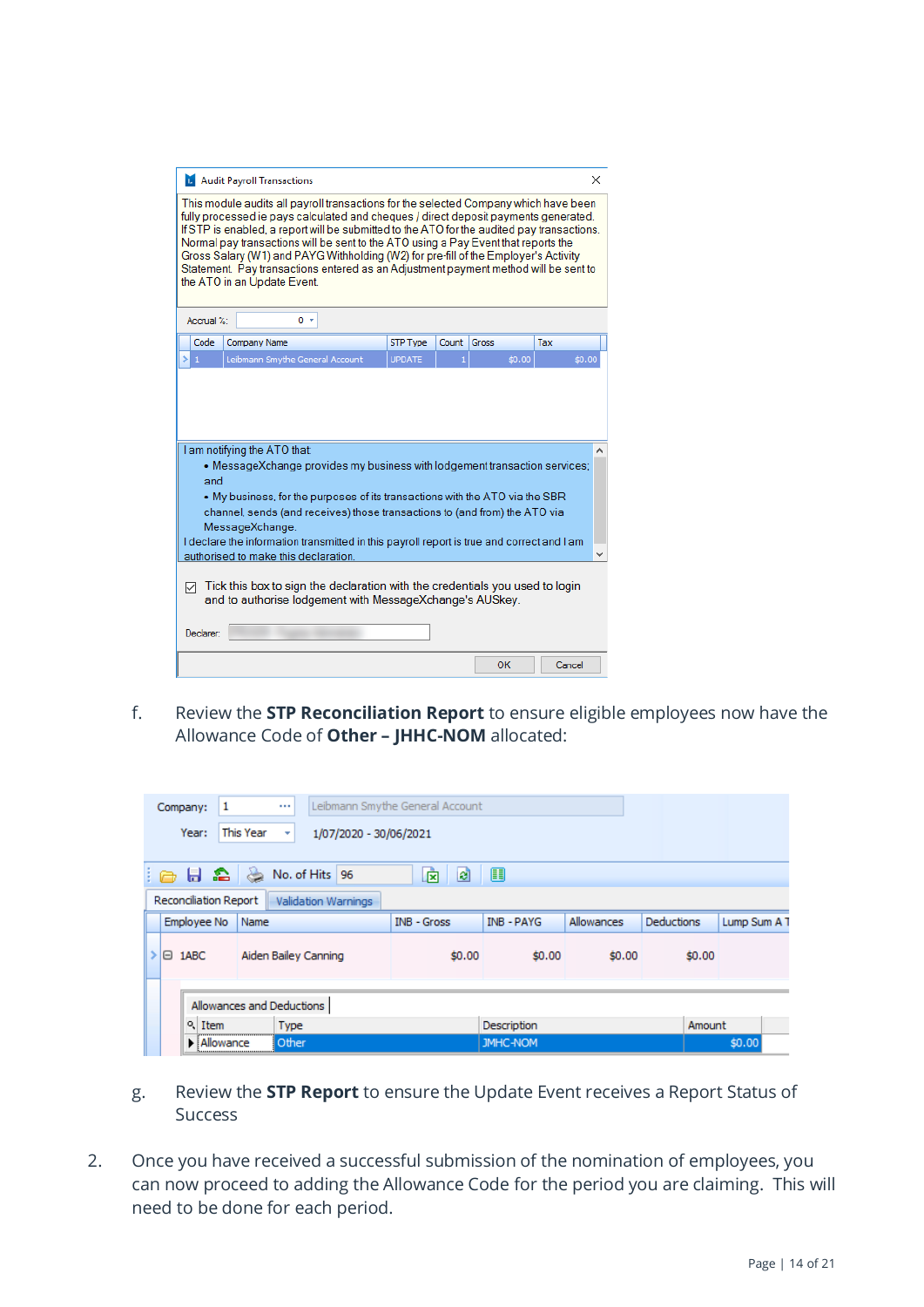a. To do this, you will follow the steps by adding an Adjustment timesheet, however the Allowance Code you are selecting will be the period you are claiming for e.g. JMHC-P01. Don't forget to remove any deductions as per steps above.

| <b>D.</b> Review Timesheet - Add Header                                   | × |
|---------------------------------------------------------------------------|---|
| $ 2 - \tau $<br>M<br>Select pay periods to process: 1<br>v<br>÷<br>٠<br>٠ |   |
| Bank:   11<br>BK11 Leibmann Smythe General Ac                             |   |
| Employee: 1ABC<br>CANNING, Aiden Bailey<br>$\sim$<br>⊣ ⊧                  |   |
| Branch/Dept:                                                              |   |
| Date: 18/02/2021<br>٠                                                     |   |
| Pay Method: Adjustment<br>$Wt$ eks: $1$<br>Cheque No:<br>÷.<br>$\sim$     |   |
| Tax: \$0.00<br>Override Tax?<br>M                                         |   |
| Pay From:<br>To:                                                          |   |
| Cancel<br>nκ                                                              |   |

| Timesheet - Pay item input<br>ũ.                  |                  |                       |                   |              |               | $\times$ |
|---------------------------------------------------|------------------|-----------------------|-------------------|--------------|---------------|----------|
| Bank: 11                                          |                  |                       |                   |              | Pay No: 2950  |          |
| Employee: 1ABC                                    |                  |                       |                   |              |               |          |
| Branch/Dept:                                      |                  |                       |                   |              |               |          |
|                                                   | Date: 18/02/2021 |                       |                   |              |               |          |
| Pay Method: Adjustment                            |                  | Weeks: $1$            |                   | Cheque No: 0 |               |          |
| Override Tax? $\nabla$                            |                  | Tax: \$0.00           |                   |              | Modify Header |          |
| Bank No                                           | Pay No           | Pay Code              | <b>GL Account</b> | <b>Units</b> |               |          |
| Drag a column header here to group by that column |                  |                       |                   |              |               | Rate     |
|                                                   |                  |                       |                   |              | 0.00          |          |
|                                                   | III              |                       |                   |              |               |          |
| Allowances<br>Pay                                 | Deductions       | <b>Matter Costing</b> |                   |              |               |          |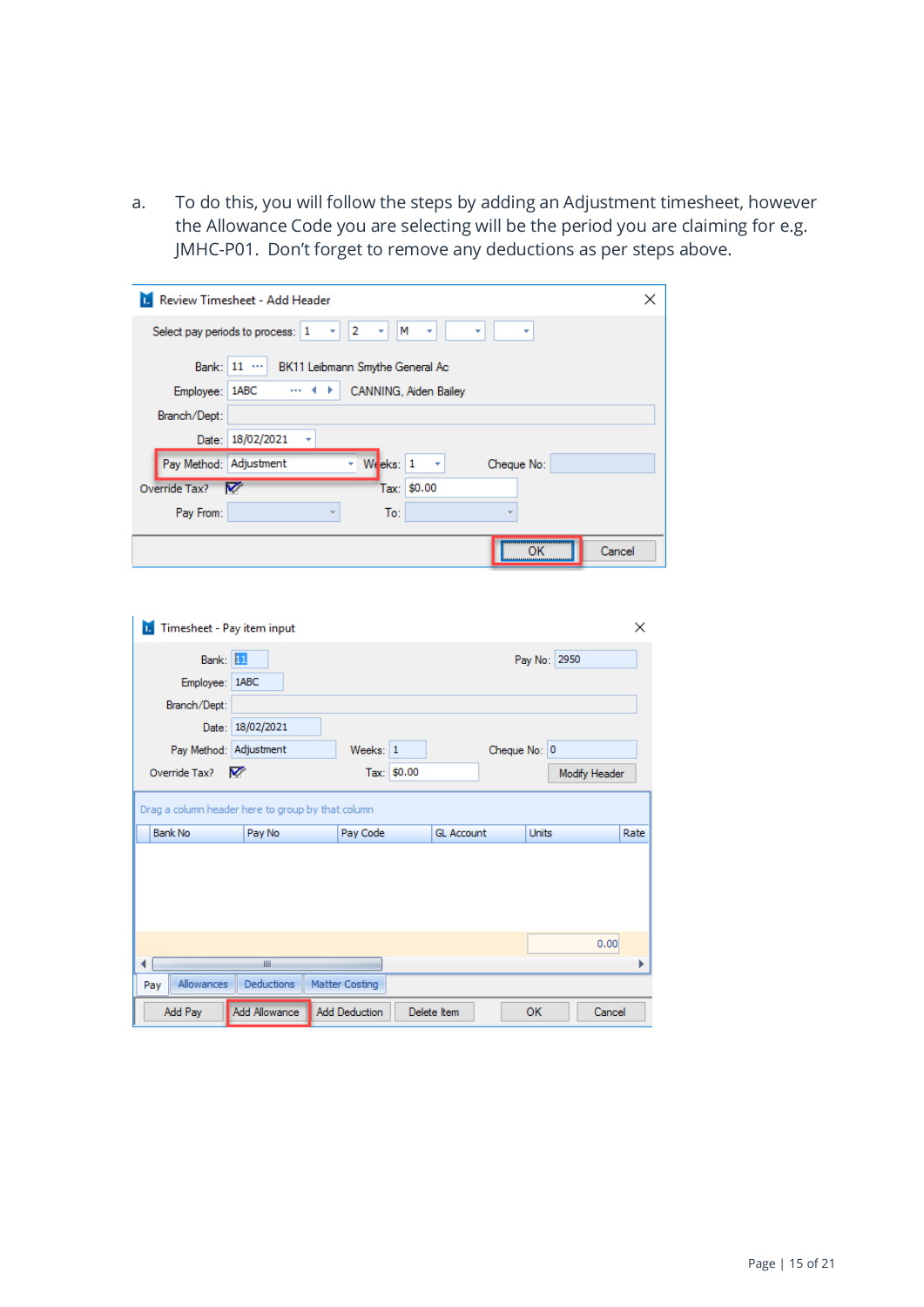| Timesheet: Add Allowances |                       |                              | × |
|---------------------------|-----------------------|------------------------------|---|
| Bank No:                  | 11                    |                              |   |
| Pay No:                   | 2949                  |                              |   |
| <b>GL Account:</b>        | 1112025<br><b>COL</b> | <b>Staff Salaries</b>        |   |
| Pay Code:                 |                       | click here to                |   |
| Rate:                     | ¢<br>\$0.00           | select the                   |   |
| Units:                    | 0.0000                | code                         |   |
| Gross Amount:             | \$0.00                |                              |   |
| Date From:                |                       | Date To:<br>٠<br>٠           |   |
| Remarks:                  |                       |                              |   |
|                           |                       | Cancel<br><b>OK</b><br>Apply |   |

| <b>Timesheet: Add Allowances</b> |                       |            | ×                              |
|----------------------------------|-----------------------|------------|--------------------------------|
| 11                               |                       |            |                                |
| 2949                             |                       | Select the |                                |
| 1112025<br>$\cdots$              | <b>Staff Salaries</b> |            |                                |
| AJMP01<br>                       | JMHC-P01              |            |                                |
| \$0.00 $\hat{z}$                 |                       |            |                                |
| þ                                |                       |            |                                |
| \$0.00                           |                       |            |                                |
|                                  | Date To:              |            |                                |
|                                  |                       |            |                                |
|                                  | OK                    | Cancel     | Apply                          |
|                                  |                       |            | Period you are<br>claiming for |